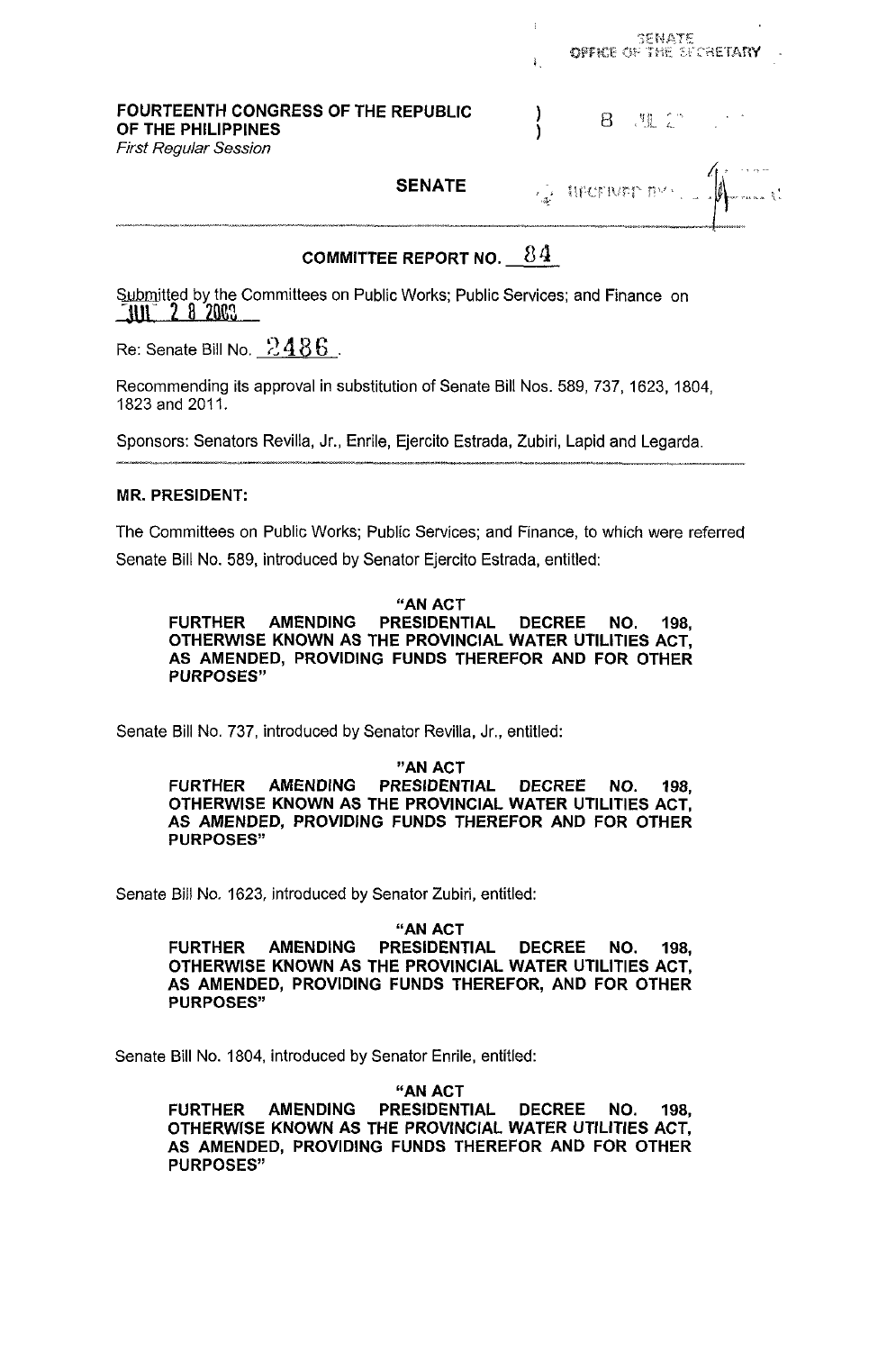Senate Bill No. 1823, introduced by Senator Lapid, entitled:

#### "AN ACT FURTHER AMENDING PRESIDENTIAL DECREE NO. **198,**  OTHERWISE KNOWN AS THE PROVINCIAL WATER UTILITIES ACT, AS AMENDED, PROVIDING FUNDS THEREFOR, AND FOR OTHER PURPOSES"

and Senate Bill No. 2011, introduced by Senator Legarda, entitled:

### "AN ACT

#### FURTHER AMENDING PRESIDENTIAL DECREE NO. **198,**  OTHERWISE KNOWN AS THE PROVINCIAL WATER UTILITIES ACT, AS AMENDED, PROVIDING FUNDS THEREFOR, AND FOR OTHER PURPOSES"

have considered the same and have the honor to report them back to the Senate with the recommendation that the attached bill, Senate Bill No. 2 **4** 8 6 , prepared by the Committees, entitled:

#### "AN ACT FURTHER AMENDING PRESIDENTIAL DECREE NO. **198,** AS AMENDED, OTHERWISE KNOWN AS "THE PROVINCIAL WATER

be approved in substitution of Senate Bill Nos. 589, 737, 1623, 1804, 1823 and 2011, with Senators Ejercito Estrada, Revilla, Jr., Zubiri, Enrile, Lapid and Legarda as authors

thereof.

Respectfully submitted:

*Chairmen:* 

UTILITIES ACT OF **1973"."** 

JUTAN PONCE ENRILE<br>
Committee on Public Bervices<br>
Committee on Finance<br>
Committee on Finance<br>
Committee on Finance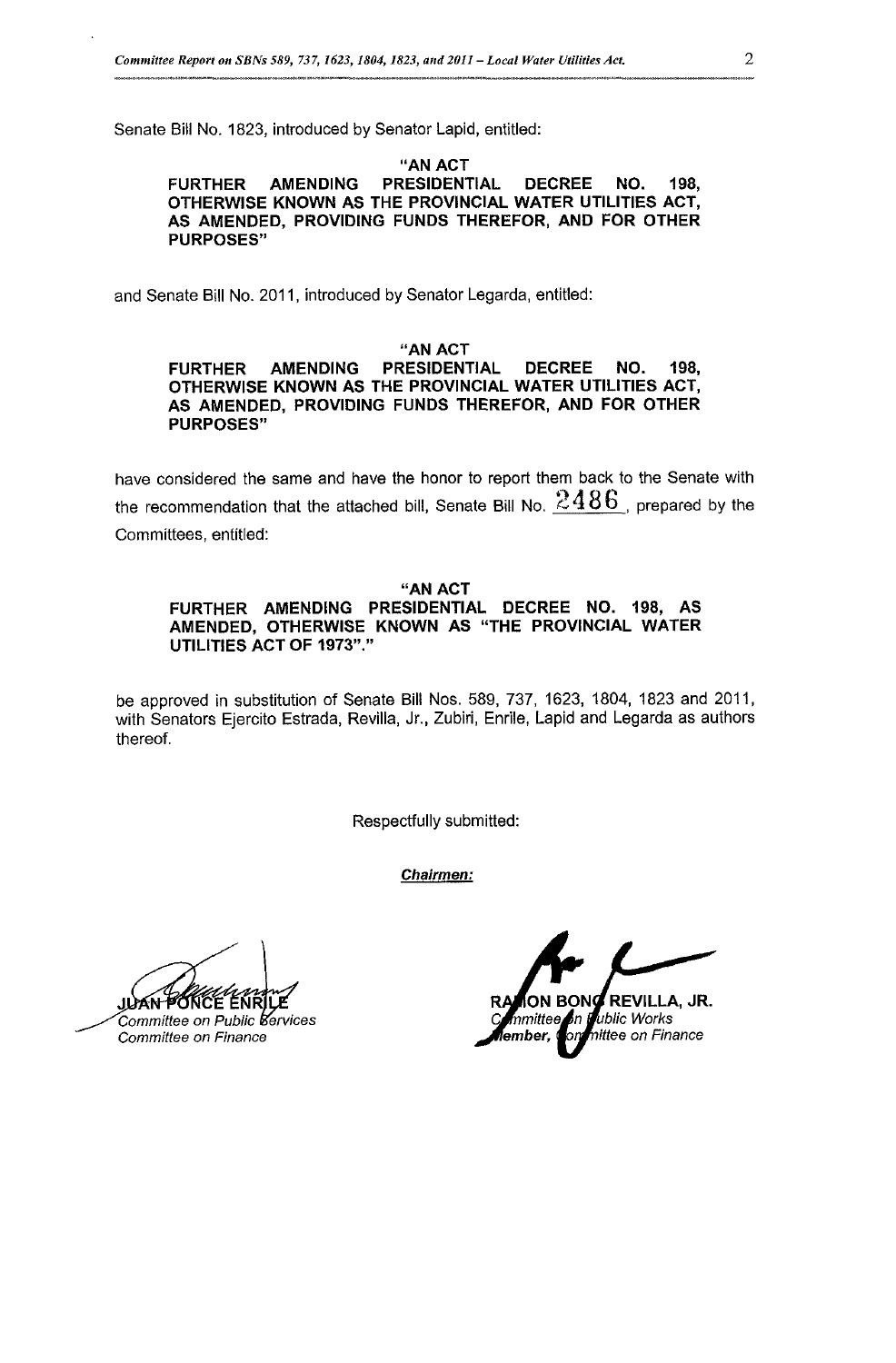#### *Vice-Chairmen:*

SEN. EDGARDO J. ANGARA

*Committee on Finance Member, Committee on Public Works*  Ic  $\mathcal{C}$ 

**SEN. MIRIAM DEFENSOR SANTIAGO**  *Committee on Finance Member, Committee on Public Works* 

**JOKER P. ARROYO**  *Committee on Public Service Committee on Finance Member, Committee on Public Works* 

**RICHARD J. GORDON** *on Public Works on Public Services ommittee on Finance* 

**Members:** 

**GREGORIO B. HONASAN II** Committee on Public Works Committee on Public Services *Committee on Finance* 

**MANUEL "LITO" M. LAPID**  *Committee on Public Works Commiftee on Public Services Committee on Finance* 

**MIGUEL F. ZUBlRl**  *ommittee on Public Works Committee on Public Services Committee on Finance* 

**BENIGN0 SIMEON C. AQUINO 111**  *Committee on Public Works* 

**RODOLFO G. BIAZON**  *Committee on Public Works Committee on Public Services Committee on Finance* 

amen hallach

M.A. MADRIGAL *dmmittee on Public Works Committee on Public Services Committee on Finance* 

**PANFILO M. LACSON**<br>Committed on Public Works<br>Committed on Public Services Committee on Finance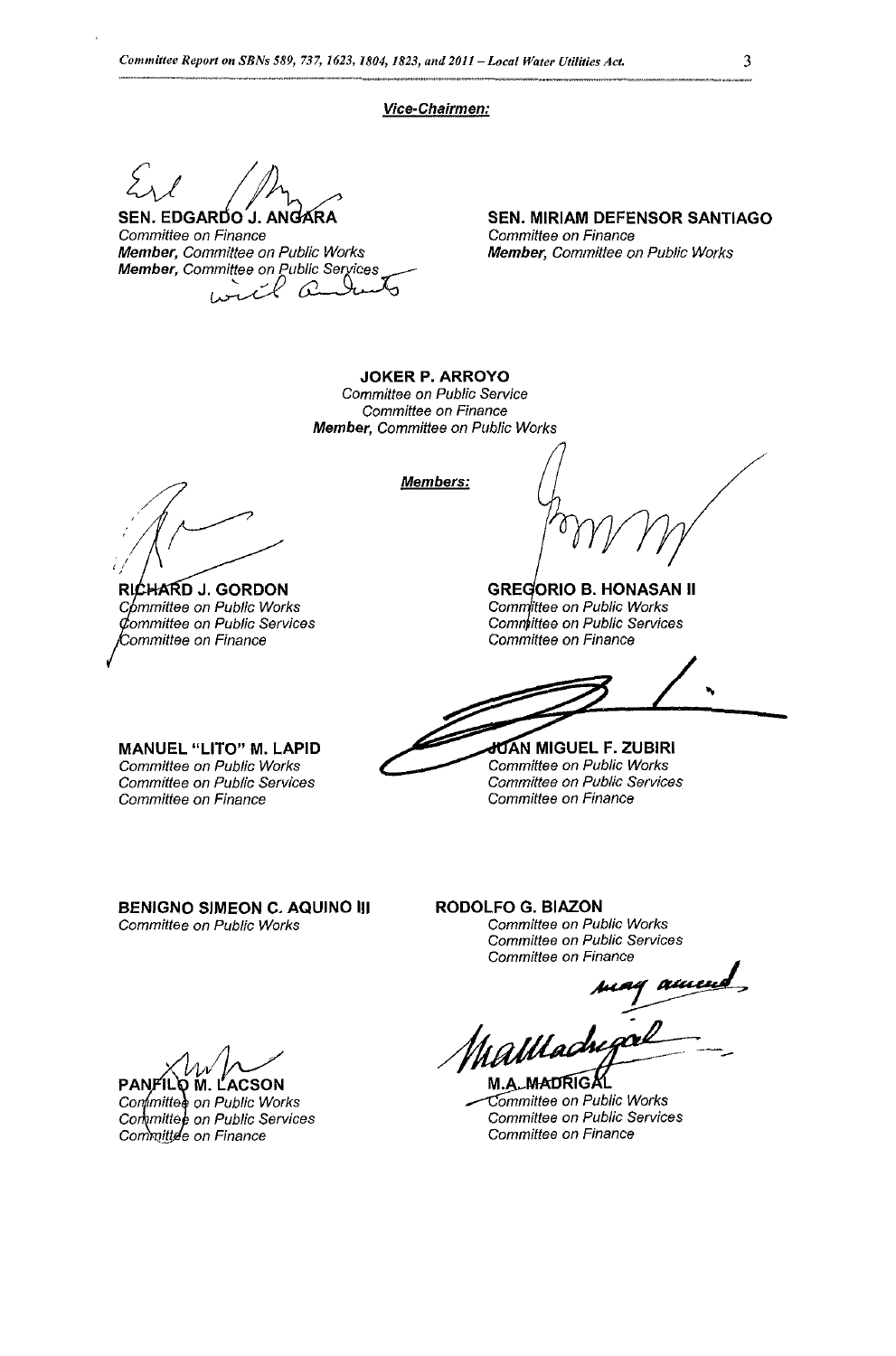**ANTONIO "SONNY" F. TRILLANES IV COMPANERA PARIS. CAYETANO**<br>Committee on Public Works **Committee** on Finance *Commiffee on Public Works Committee on Public Services* 

**FRANCIS G. ESCUDERO**  *Committee on Finance* 

*Committee on Finance* 

**LOREN B. LEGARDA**  *Committee on Finance* 

 $\frac{1}{2011 - Local Water Unlike Act.}$ <br>  $\frac{1}{201}$ <br>
COMPANERA PA S. CAYETANO<br>
COMPANERA PA S. CAYETANO<br>
Committee on Finance<br>
LOREN B. LEGARDA<br>
Committee on Finance<br>
AXRS<br>
Finance

*Ex-Officio Members: P* 

President Pro-Tempore

ADA FRANCIS N. RANGILINAN<br> *Majority Leader*<br>
ANDY AMULIN<sup>2</sup>:<br>
AQUILINO Q. PIMENTEL JR.<br>
Minority Leader

*Alinority Leader* 

**Hon. MANNY VILLAR**  *Senate President Senate of the Philippines Pasay City*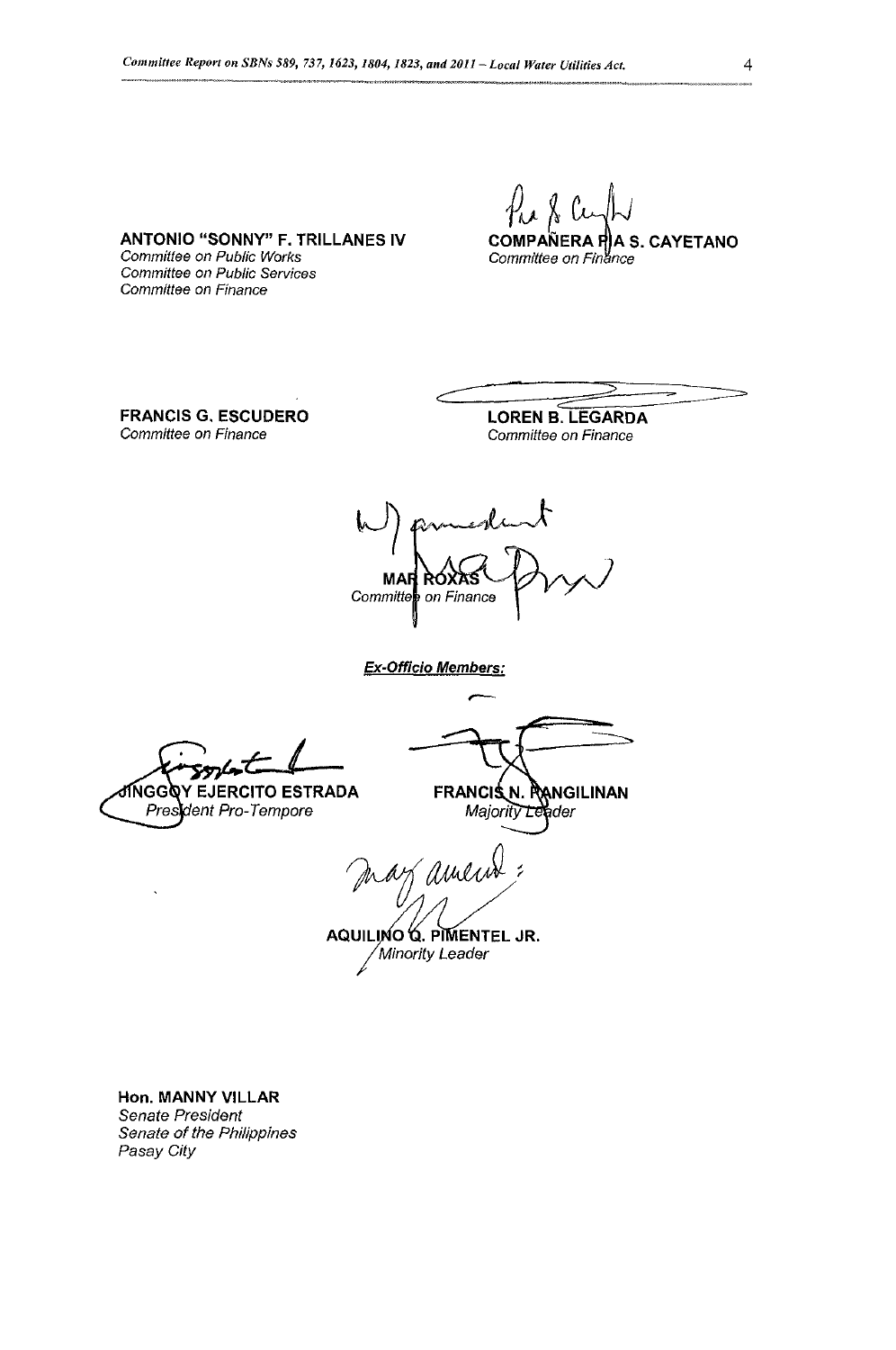ANTONIO "SONNY" F. TRILLANES IV *Committee on Public Works Committee on Public Services Committee on Finance* 

**A S. CAYETANO** *Committee on Finhe* 

**FRANCIS G. ESCUDERO**  *Committee on Finance* 

**LOREN B. LEGARDA**  *Committee on Finance* 

 $d$  2011 - Local Water Utilities Act 4<br>  $\begin{bmatrix} 1 & 0 \\ 0 & 1 \end{bmatrix}$ <br>
COMPANERA P $\begin{bmatrix} 1 & 0 \\ 0 & 1 \end{bmatrix}$ <br>
COMPANERA P $\begin{bmatrix} 1 & 0 \\ 0 & 1 \end{bmatrix}$ <br>
COMEN B. LEGARDA<br>
COMEN B. LEGARDA<br>
COMMITTEE ON Finance MAI

*Ex-Officio Members:* 

**ANGGQY EJERCITO ESTRADA** 

*ent Pro-Tempore* 

FRANCIS N. PANGILINAN<br>Majority Legider

f amein

AQUILINO Q. PIMENTEL JR. */Minority Leader* 

**Hon. MANNY VILLAR**  *Senate President Senate of the Philippines* 

 $\overline{\mathbf{r}}$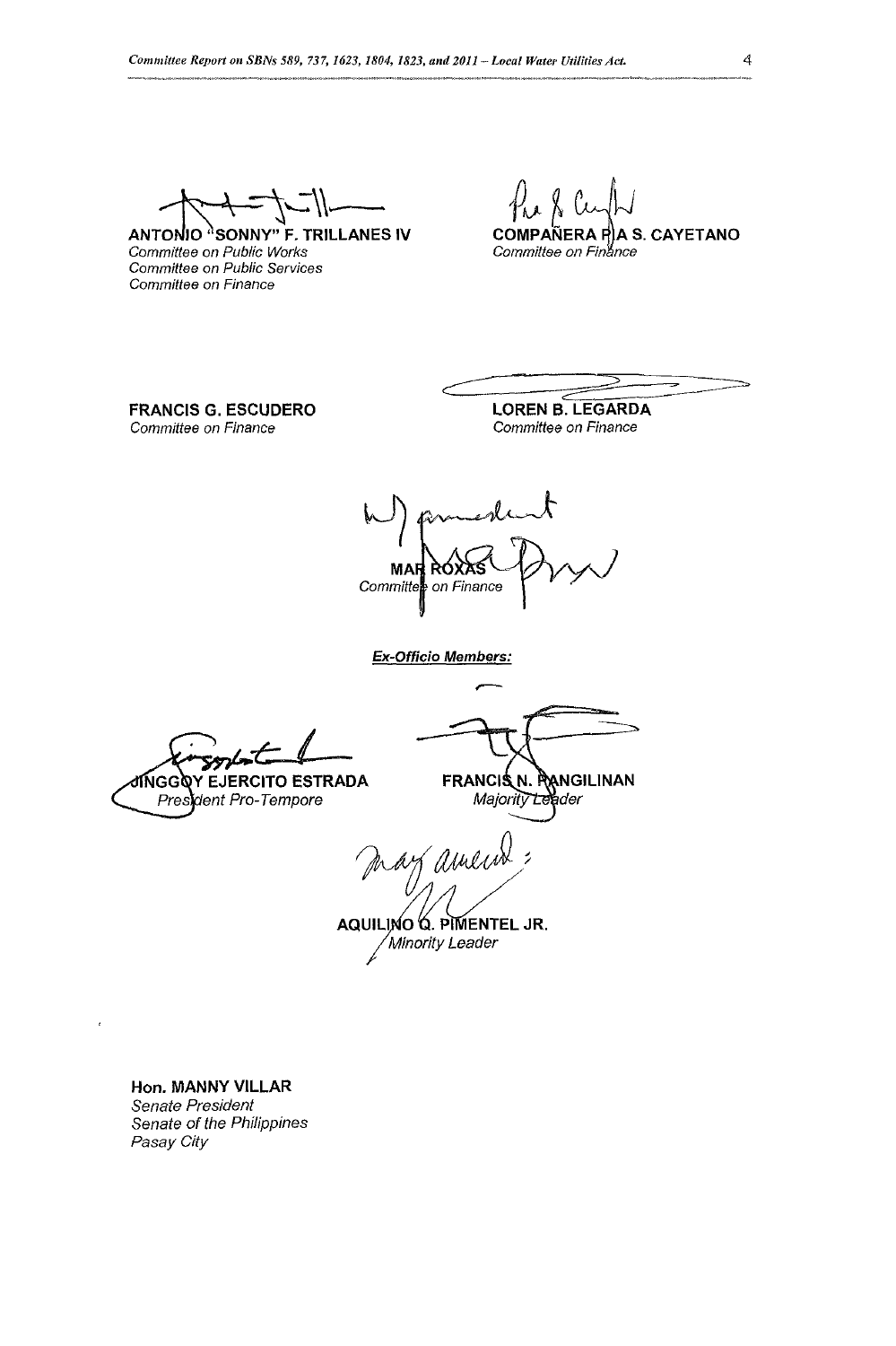# **FOURTEENTH CONGRESS OF THE REPUBLIC (B)** B AND 28 and 3 **DF THE PHILIPPINES** OF THE PHILIPPINES<br>
First Regular Session **1996**

UP THE PHILIPPINES<br>First Regular Session<br>**1 3 ENATE**<br>**1 1 i**<sub>sk</sub> itectived by  $\mathcal{L}$ 

# SENATE

S. No. 2486

Prepared by the Committees on Public Works, Public Services and Finance with Senators Ejercito Estrada, Revilla, Jr., Zubiri, Enrile, Lapid and Legarda as authors

# AN ACT FURTHER AMENDING PRESIDENTIAL DECREE NO. 198, AS AMENDED, OTHERWISE KNOWN AS "THE PROVINCIAL WATER UTILITIES ACT **OF** 1973"

*Be it* enacted *by* the Senate and the House *of* Representatives *of* the Philippines in *Congress* assembled:

1 2 SECTION 1, Section 67 *of* Presidential Decree No. 198, as amended, is hereby further amended to read as follows:

3 4 *5 6 I 8*  **9**  *10*  11 12 13 14 15 I6 17 18 19 "SEC. 67. Capital Stock. - The authorized capital of the Local Water Utilities Administration is [Two] TWENTY-FIVE Billion [, Five Hundred Million] Pesos (P25,000,000,000.00) divided into [Twelve] **SIXTY-TWO** Million Five Hundred Thousand **(62,500,000)** shares of stocks with a par value of FOUR [Two] Hundred Pesos (P400.00) per share which shall be subscribed by the National Government AND GOVERNMENT FINANCIAL INSTITUTIONS and opened to subscription by private investors [or government financial institutions.] SUBJECT TO THE APPROVAL BY THE DEPARTMENT **OF** FINANCE: *PROVlD€D,* THAT ALL SUBSIDIES PREVIOUSLY PROVIDED BY THE NATIONAL GOVERNMENT TO LWUA AFTER THE FULL SUBSCRIPTION OF THE NATIONAL GOVERNMENT OF THE ORIGINAL CAPITAL STOCK OF **TWO** BILLION FIVE HUNDRED MlLLtON PESOS *(P2,500,000,000.00),* WHICH WERE USED AS LOANS OUTLAY TO WATER DISTRICTS SHALL **BE** CREDITED AS PART **OF** THE NATIONAL GOVERNMENT PAYMENT FOR SUBSCRIPTION TO THE ADDITIONAL CAPITAL STOCK OF THE ADMINISTRATION: *PROVIDED,* FURTHER, THAT PRIVATE SECTOR INVESTMENTS SHOULD NOT BE MORE THAN FORTY PERCENT (40%) OF THE TOTAL SUBSCRIBED CAPITAL STOCK."

20 21 "SEC. 2. Section 72 of Presidential Decree No. 198, as amended, is hereby further amended to read as follows: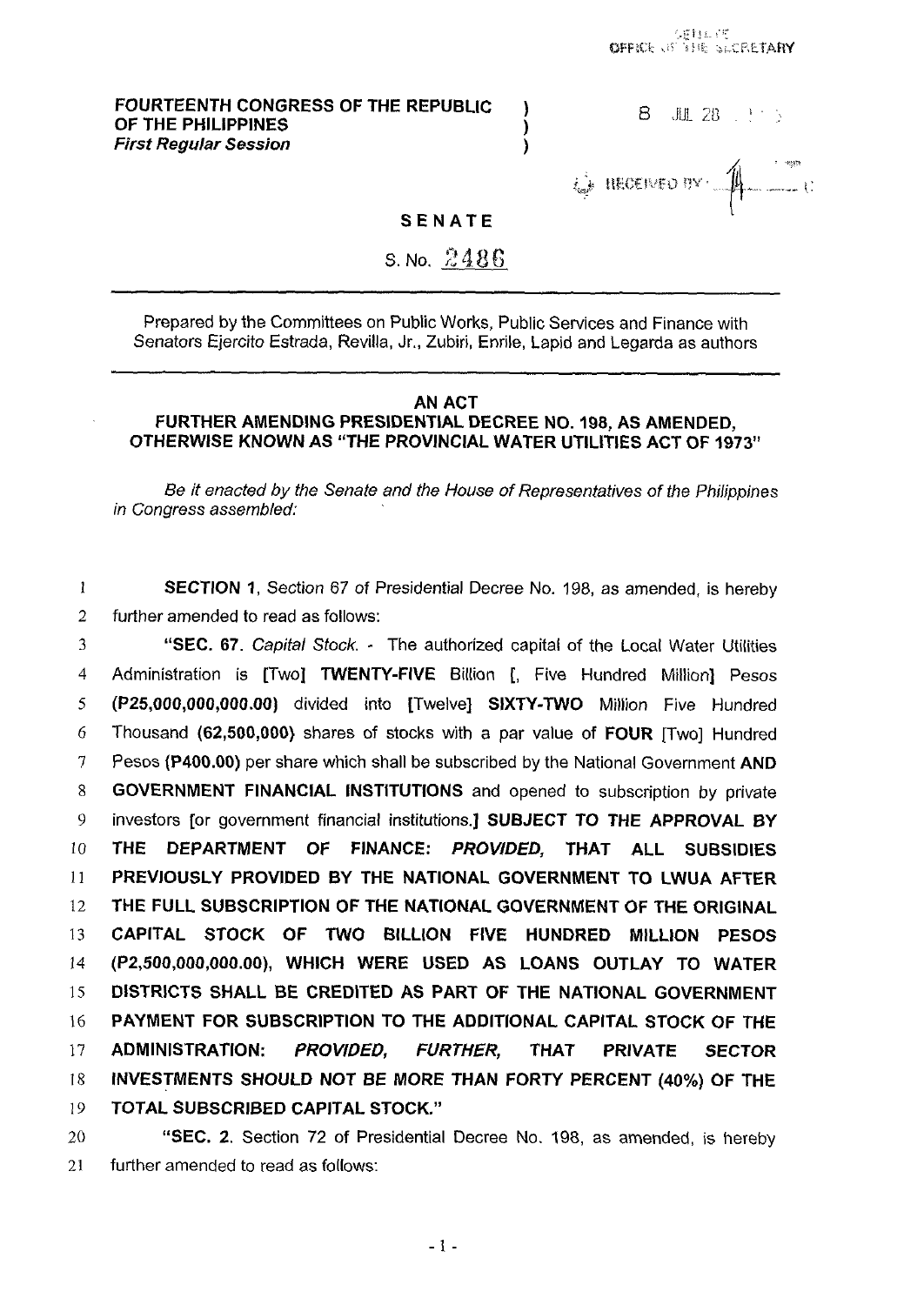1 2 3 4 5 *6*  7 8 9 '' Sec. 72. *Domestic AND FOREIGN* Borrowing Authority. - The Administration shall have the authority to borrow money from all domestic **AND FOREIGN** loan sources whether government or private: Provided, That its loans outstanding **BOTH**  from domestic **AND FOREIGN** sources [at any one time] shall not exceed [One Billion Pesos] **AN AGGREGATE CEILING OF NINE HUNDRED MILLION U.S. DOLLARS (US\$900,000,000.00):** *PROVIDED,* **THAT ALL DOMESTIC AND FOREIGN BORROWINGS OF LWUA SHALL BE APPROVED BY THE DEPARTMENT OF FINANCE (DOF), BANGKO SENTRAL NG PILIPINAS (BSP) AND OTHER ENTITIES AS REQUIRED BY PERTINENT LAWS AND REGULATIONS."** 

10 11 **SEC. 3.** Paragraph 1 of Section 73 of Presidential Decree No. 198, as amended, is hereby further amended to read as follows:

12 13 14 15 16 17 18 19 20 21 22 "SEC. 73. Authority *to* Contract Foreign Loan.- The Administration is hereby authorized to contract loans, credits, in any convertible foreign currency or capital goods, and to incur indebtedness from time to time with foreign governments, or any international financial institutions or fund sources, including supplier's credits or deferred payment arrangements, the total outstanding amount of which, excluding interests, shall not exceed [five hundred million US\$] **ITS AGGREGATE DOMESTIC AND FOREIGN BORROWING AUTHORITY OF NINE HUNDRED MILLION US DOLLARS (US\$900,000,000.00)** or the equivalent thereof in other currencies, on terms and conditions promulgated by the Secretary of Finance and the Monetary Board for the accomplishment of its objectives; and to enter into and execute contracts and other documents specifying such terms and conditions.

23 24 25 26 27 28 "The President of the Philippines, [by himself,] or [through] his **OR HER** duly authorized representative, is hereby authorized to negotiate and contract with foreign governments or any international financial institution or fund sources in the name and on behalf of the administration, one or several loans, for the purpose of implementing the Administration's program for the promotion and development of local water utilities through the Administration's financing or lending operations.

29 30 31 32 33 34 **35**  "The President of the Philippines, [by himself] or [through] his **OR HER** duly authorized representative, is hereby further authorized to guarantee, absolutely and unconditionally, as primary obligor and not as mere surety, in the name and on behalf of the Republic of the Philippines, the payments of the loans, credits and indebtedness up to the amount herein authorized, over and above the amounts which the President of the Philippines pursuant to loan agreements entered into with foreign governments or any international financing institution or fund sources.

36 37 38 "The loan credits and indebtedness contracted under this section shall be in accord with the provisions of [the] **REPUBLIC ACT NO. 4860, OR THE** Foreign Borrowing Act as amended [.I (As amended by Sec. 36, PD 768); **THE PROVISIONS**